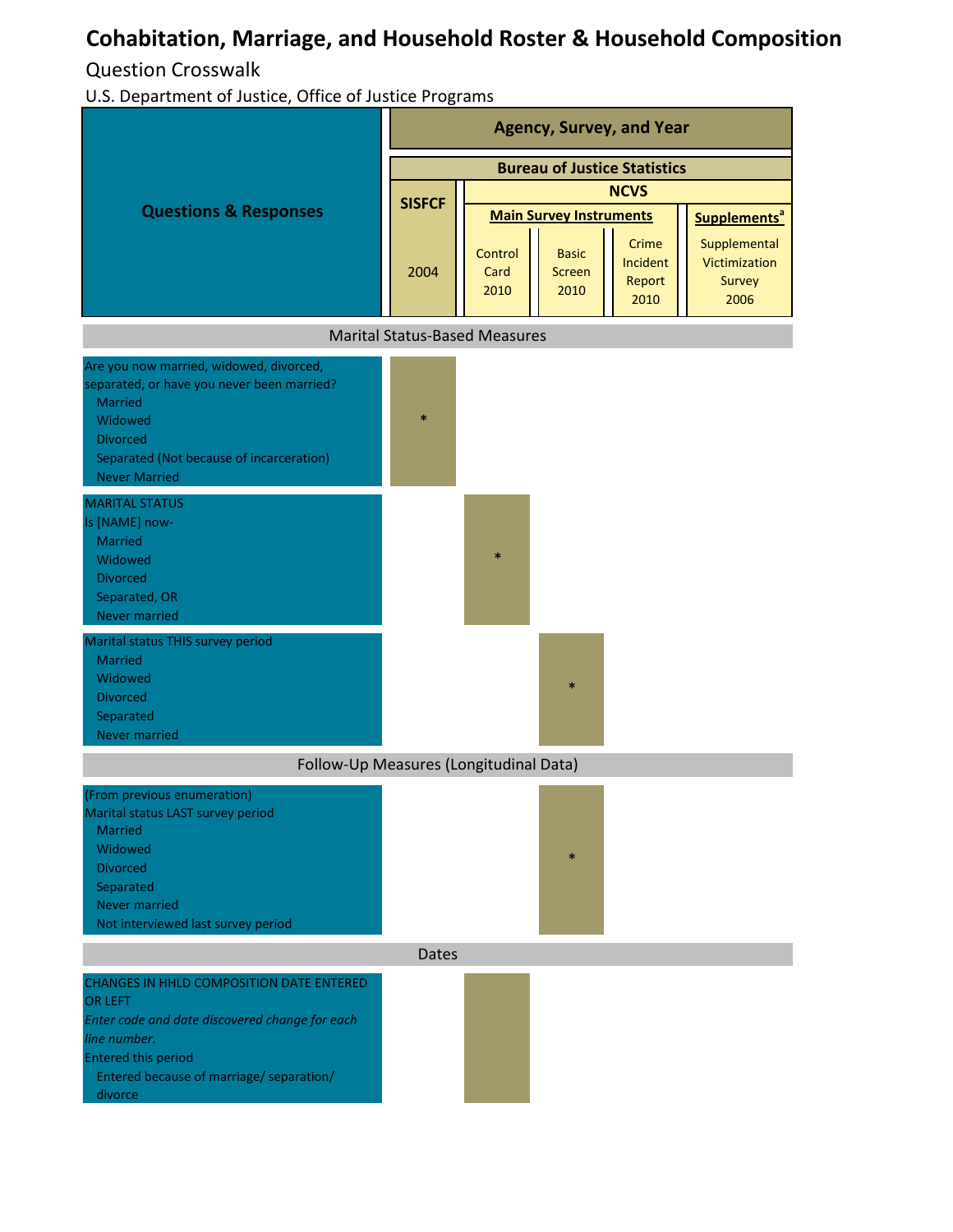|                                                                                                                                                                                                                                                                   | <b>Agency, Survey, and Year</b>     |                                |                                       |                                     |                                                 |
|-------------------------------------------------------------------------------------------------------------------------------------------------------------------------------------------------------------------------------------------------------------------|-------------------------------------|--------------------------------|---------------------------------------|-------------------------------------|-------------------------------------------------|
|                                                                                                                                                                                                                                                                   | <b>Bureau of Justice Statistics</b> |                                |                                       |                                     |                                                 |
|                                                                                                                                                                                                                                                                   |                                     | <b>NCVS</b>                    |                                       |                                     |                                                 |
| <b>Questions &amp; Responses</b>                                                                                                                                                                                                                                  | <b>SISFCF</b>                       | <b>Main Survey Instruments</b> |                                       |                                     | Supplements <sup>a</sup>                        |
|                                                                                                                                                                                                                                                                   | 2004                                | Control<br>Card<br>2010        | <b>Basic</b><br><b>Screen</b><br>2010 | Crime<br>Incident<br>Report<br>2010 | Supplemental<br>Victimization<br>Survey<br>2006 |
| Left this period<br>Person died<br>Left because of marriage/ separation/ divorce<br>Update for all enumerations for each interviewed<br>household member.<br>Date of interview<br>Month<br>Day<br>Year<br>How long have you lived at this address<br>Yrs.<br>Mos. |                                     | $\ast$                         |                                       |                                     |                                                 |
| Household Roster-Based & Household Membership Measures                                                                                                                                                                                                            |                                     |                                |                                       |                                     |                                                 |
| In the month before your arrest on [DATE], was<br>anyone living with you?<br><b>ENTER "YES" ONLY IF INMATE WAS LIVING WITH</b><br>THEM AS A FAMILY UNIT<br>Yes<br>N <sub>o</sub>                                                                                  | $\ast$                              |                                |                                       |                                     |                                                 |
| Excluding yourself, how many persons lived with<br>you?<br>Enter total number of persons                                                                                                                                                                          | $\ast$                              |                                |                                       |                                     |                                                 |
| If >= 18 or if age of respondent is not known:<br>Excluding yourself, how many were adults aged 18<br>and over?<br># of adults aged 18 and over                                                                                                                   | $\ast$                              |                                |                                       |                                     |                                                 |
| Were there any children under 18?<br>Yes<br><b>No</b>                                                                                                                                                                                                             | $\ast$                              |                                |                                       |                                     |                                                 |
| If age <18 or if age is not known, (Excluding<br>yourself) (H/h)ow many were children under age<br>18?<br># of children under age 18<br><b>None</b>                                                                                                               | $\ast$                              |                                |                                       |                                     |                                                 |
| Excluding yourself, that makes [NUMBER] persons.<br>Is that correct?<br><b>Yes</b><br><b>No</b>                                                                                                                                                                   | $\ast$                              |                                |                                       |                                     |                                                 |
| And how were they related to you?<br>Is that everyone?<br><b>MARK ALL THAT APPLY</b><br>Inmate's child(ren)/Stepchild(ren) under age 18<br>Inmate's adult child(ren)/Stepchild(ren)<br>Spouse<br>Parent(s)/Step-parent(s)<br>Grandparent(s)<br>Grandchild(ren)    | $\ast$                              |                                |                                       |                                     |                                                 |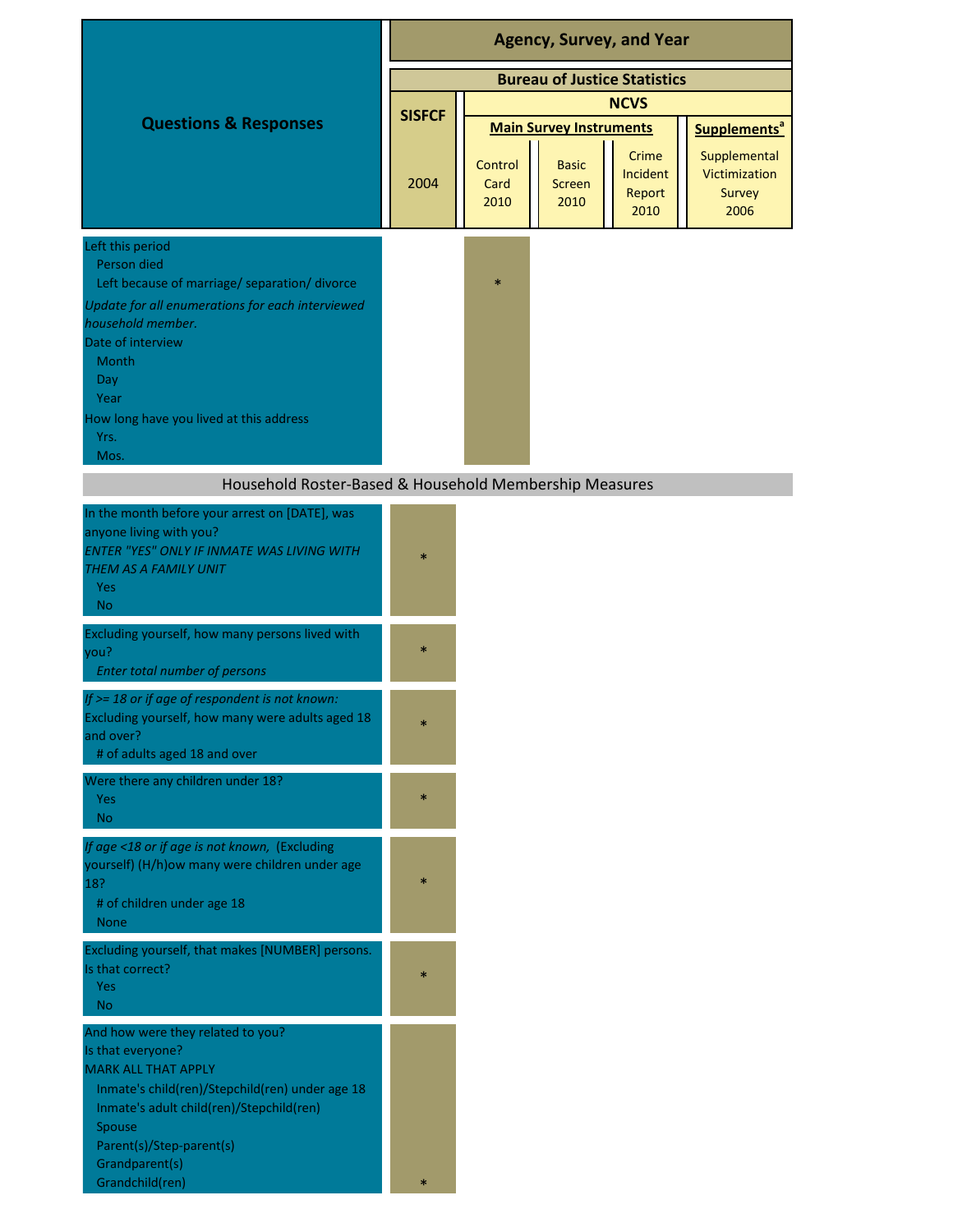|                                                                                                                                                                                                                                                                                                                                                                                                                          | <b>Agency, Survey, and Year</b>     |                                                                                                                                                            |  |  |  |
|--------------------------------------------------------------------------------------------------------------------------------------------------------------------------------------------------------------------------------------------------------------------------------------------------------------------------------------------------------------------------------------------------------------------------|-------------------------------------|------------------------------------------------------------------------------------------------------------------------------------------------------------|--|--|--|
|                                                                                                                                                                                                                                                                                                                                                                                                                          | <b>Bureau of Justice Statistics</b> |                                                                                                                                                            |  |  |  |
|                                                                                                                                                                                                                                                                                                                                                                                                                          |                                     | <b>NCVS</b>                                                                                                                                                |  |  |  |
| <b>Questions &amp; Responses</b>                                                                                                                                                                                                                                                                                                                                                                                         | <b>SISFCF</b>                       | <b>Main Survey Instruments</b><br>Supplements <sup>a</sup>                                                                                                 |  |  |  |
|                                                                                                                                                                                                                                                                                                                                                                                                                          | 2004                                | Crime<br>Supplemental<br>Control<br><b>Basic</b><br>Victimization<br>Incident<br>Card<br><b>Screen</b><br>Report<br>Survey<br>2010<br>2010<br>2010<br>2006 |  |  |  |
| Brother(s)/sister(s) or<br>Stepbrother(s)/Stepsister(s)<br>Other relative(s)<br>Girlfriend<br><b>Boyfriend</b><br>Child(ren) under age 18 unrelated to inmate<br>Other non-relative(s) or friend(s) - Including<br><b>Foster Family</b>                                                                                                                                                                                  |                                     |                                                                                                                                                            |  |  |  |
| Do you have any children, including step- or<br>adopted children?<br>Yes<br>N <sub>o</sub>                                                                                                                                                                                                                                                                                                                               | *                                   |                                                                                                                                                            |  |  |  |
| How many children do you have?<br># of children                                                                                                                                                                                                                                                                                                                                                                          | $\ast$                              |                                                                                                                                                            |  |  |  |
| Altogether, how many of your children are under<br>age 18?<br># of children under age 18                                                                                                                                                                                                                                                                                                                                 | $\ast$                              |                                                                                                                                                            |  |  |  |
| (Was this child/Were any of these children) living<br>with you just before your current incarceration?<br>Yes<br>N <sub>o</sub>                                                                                                                                                                                                                                                                                          | $\ast$                              |                                                                                                                                                            |  |  |  |
| Are these children currently living together?<br><b>Yes</b><br>No.                                                                                                                                                                                                                                                                                                                                                       | $\ast$                              |                                                                                                                                                            |  |  |  |
| Who are they living with now?<br><b>MARK ALL THAT APPLY</b><br>Child's mother/father (including step-parents)<br>Child's grandmother<br>Child's grandfather<br>Other relatives<br>Inmate's boyfriend/girlfriend<br>Inmate's friends<br>Friends of the inmate's child(ren)<br>Foster home<br>Agency or institution (including correctional or<br>religious institutions)<br>Alone<br>Someone else - Specify<br>Don't know | $\ast$                              |                                                                                                                                                            |  |  |  |
| <b>HOUSEHOLD ROSTER</b><br>What are the names of all the persons living or<br>staying here? Start with the name of the person or<br>one of the persons who (owns/rents) this home.<br>List all persons who usually live here and all<br>persons who are temporarily absent. Include<br>infants under 1 year of age. Last name first.                                                                                     |                                     |                                                                                                                                                            |  |  |  |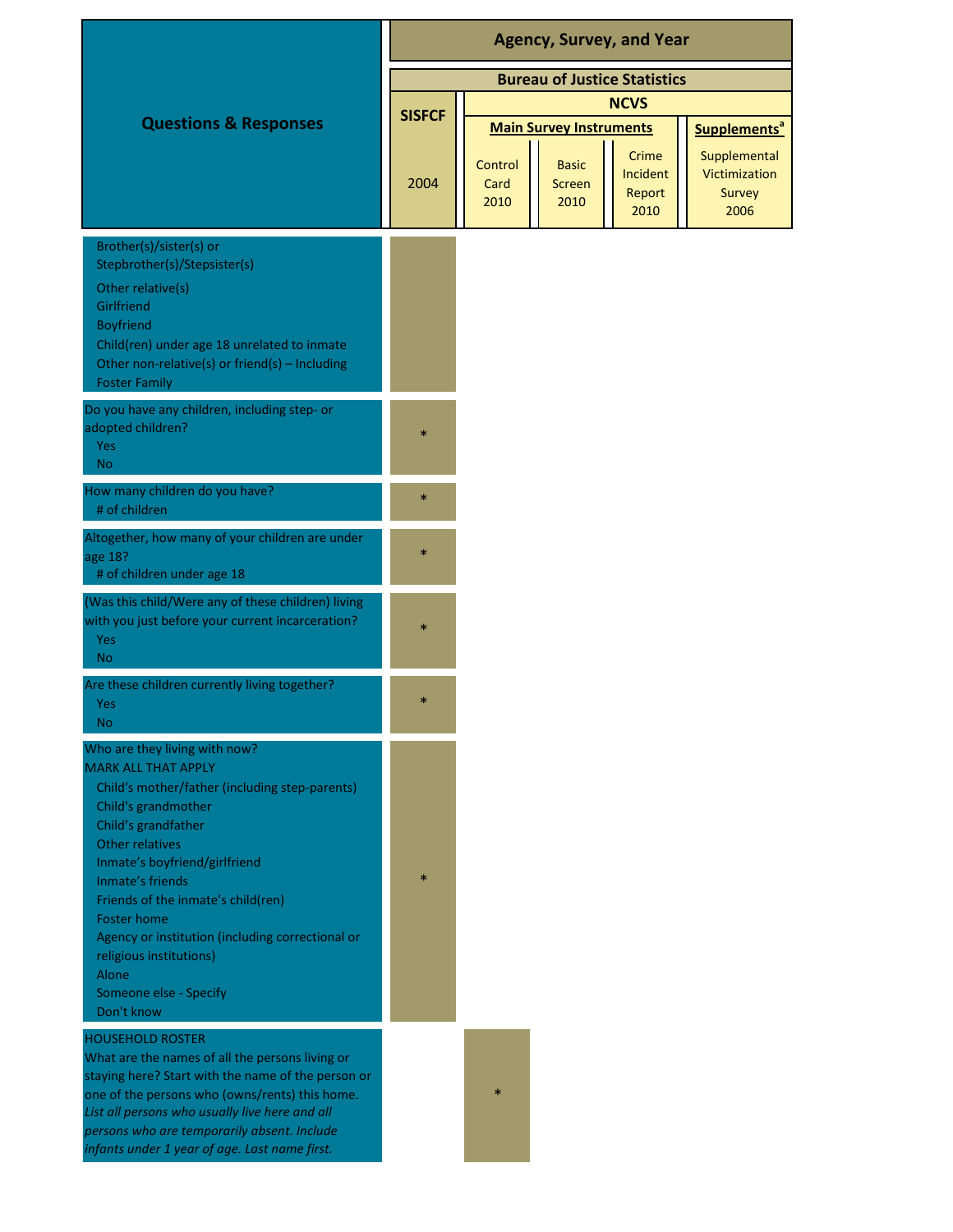|                                                                                                                                                                                                                                                                                                                                             | <b>Agency, Survey, and Year</b>     |                                |                                       |                                     |                                                 |
|---------------------------------------------------------------------------------------------------------------------------------------------------------------------------------------------------------------------------------------------------------------------------------------------------------------------------------------------|-------------------------------------|--------------------------------|---------------------------------------|-------------------------------------|-------------------------------------------------|
|                                                                                                                                                                                                                                                                                                                                             | <b>Bureau of Justice Statistics</b> |                                |                                       |                                     |                                                 |
|                                                                                                                                                                                                                                                                                                                                             | <b>NCVS</b>                         |                                |                                       |                                     |                                                 |
| <b>Questions &amp; Responses</b>                                                                                                                                                                                                                                                                                                            | <b>SISFCF</b>                       | <b>Main Survey Instruments</b> |                                       |                                     | Supplements <sup>a</sup>                        |
|                                                                                                                                                                                                                                                                                                                                             | 2004                                | Control<br>Card<br>2010        | <b>Basic</b><br><b>Screen</b><br>2010 | Crime<br>Incident<br>Report<br>2010 | Supplemental<br>Victimization<br>Survey<br>2006 |
| <b>HOUSEHOLD ROSTER COVERAGE</b><br>Ask each time household is interviewed.<br>I have listed [NAME, NAME, NAME, etc.]. Have I<br>missed anyone else living or staying here such as<br>any babies, any loggers, or anyone who is away at<br>present traveling or in the hospital?<br>Y<br>${\sf N}$                                          |                                     | $\ast$                         |                                       |                                     |                                                 |
| <b>RELATIONSHIP TO REFERENCE PERSON</b><br>What is [NAME]'s relationship to [REFERENCE<br>PERSON]?<br>Husband<br>Wife<br>Son<br>Daughter<br>Father<br>Mother<br><b>Brother</b><br><b>Sister</b><br>Other relative<br>Nonrelative<br>Reference person                                                                                        |                                     | $\ast$                         |                                       |                                     |                                                 |
| <b>HOUSEHOLD MEMBER</b><br>Does [NAME] usually live here?<br>If "No," probe for URE.<br>Yes<br>N <sub>o</sub>                                                                                                                                                                                                                               |                                     | $\ast$                         |                                       |                                     |                                                 |
| RESPONDENT'S PERSONAL CHARACTERISTICS<br>Relationship to reference person<br>Husband<br><b>Wife</b><br>Son<br>Daughter<br>Father<br><b>Mother</b><br><b>Brother</b><br><b>Sister</b><br>Other relative<br><b>Nonrelative</b><br>Ref. person                                                                                                 |                                     |                                | $\ast$                                |                                     |                                                 |
| What WAS the relationship of the person who did<br>(this/these things) to you when the contacts or<br>behavior first began?<br>FIELD REPRESENTATIVE - Record the relationship<br>AT THE TIME the unwanted contacts or behavior<br>began and not at the time of the interview.<br><b>RELATIVE</b><br>OFFENDER WAS THE RESPONDENT'S<br>Spouse |                                     |                                |                                       |                                     |                                                 |

Ex-Spouse

\*